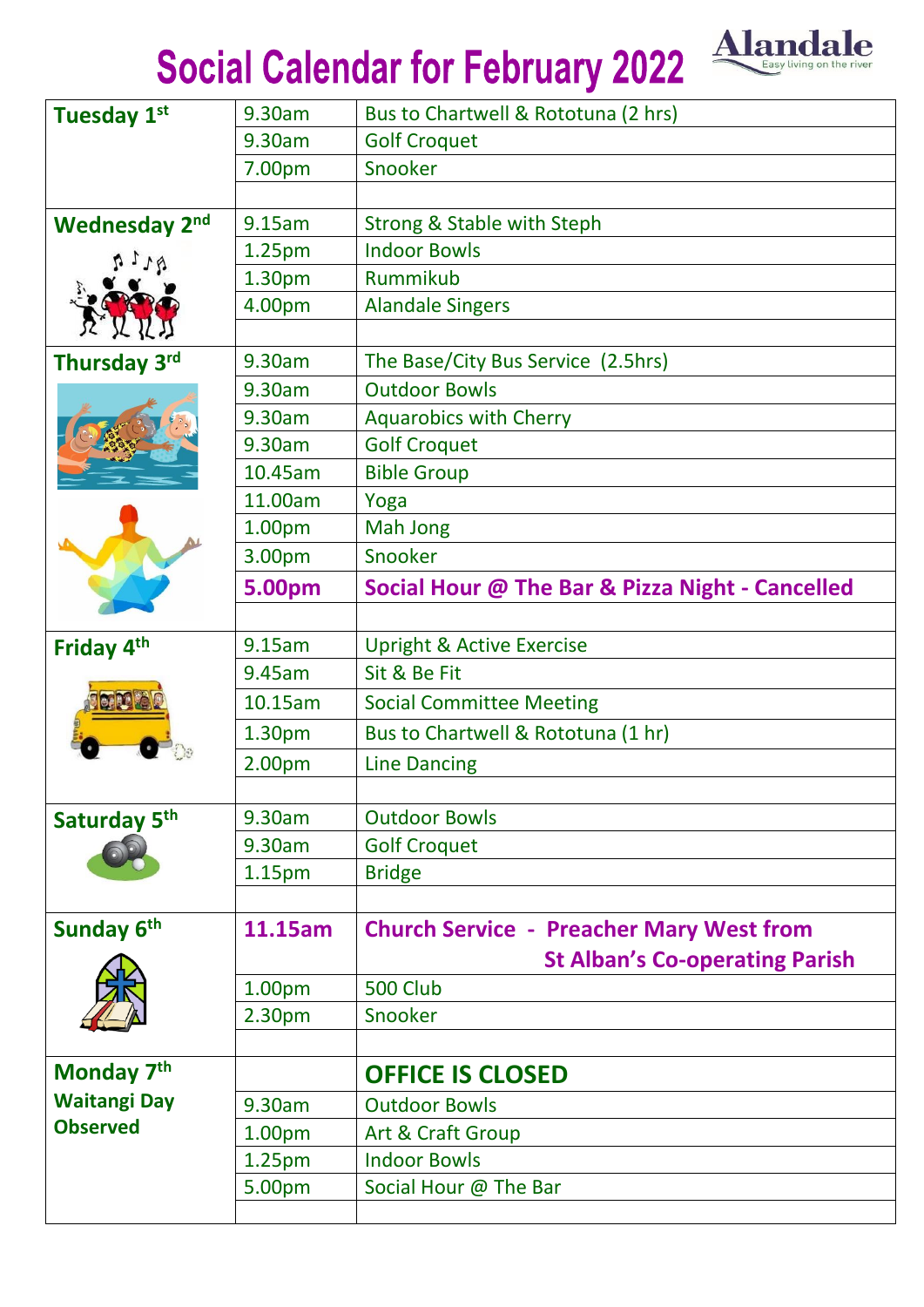| Tuesday 8 <sup>th</sup>   | 9.30am             | Bus to Chartwell & Rototuna (2 hrs)                   |
|---------------------------|--------------------|-------------------------------------------------------|
|                           | 9.30am             | <b>Golf Croquet</b>                                   |
|                           | 10.00am            | <b>Genealogy Group</b>                                |
|                           | 11.00am            | Yoga                                                  |
|                           | 2.00pm             | <b>Tuesday Club: Deputy Mayor, Geoff Taylor, will</b> |
|                           |                    | be here to talk about "Hamilton in 2022".             |
|                           |                    | Come prepared as Geoff is happy to answer any         |
|                           |                    | questions you may have.                               |
|                           | 7.00pm             | Snooker                                               |
|                           |                    |                                                       |
| <b>Wednesday 9th</b>      | 9.15am             | <b>Strong &amp; Stable with Steph</b>                 |
|                           | 10.00am            | <b>Village Coffee Morning - Cancelled</b>             |
|                           | 1.25pm             | <b>Indoor Bowls</b>                                   |
|                           | 1.30pm             | Rummikub                                              |
|                           | 4.00pm             | <b>Alandale Singers</b>                               |
|                           |                    |                                                       |
| Thursday 10 <sup>th</sup> | 9.30am             | <b>Aquarobics with Cherry</b>                         |
|                           | 9.30am             | <b>Outdoor Bowls</b>                                  |
|                           | 9.30am             | <b>Golf Croquet</b>                                   |
|                           | 10.45am            | <b>Bible Group</b>                                    |
|                           | 11.00am            | Yoga                                                  |
|                           | 1.00pm             | Mah Jong                                              |
|                           | 3.00pm             | Snooker                                               |
|                           | 5.00pm             | Social Hour @ The Bar                                 |
|                           |                    |                                                       |
| Friday 11th               | 9.15am             | <b>Upright &amp; Active Exercise</b>                  |
|                           | 9.45am             | Sit & Be Fit                                          |
|                           | 1.30 <sub>pm</sub> | Bus to Chartwell & Rototuna (1 hr)                    |
|                           | 2.00pm             | <b>Line Dancing</b>                                   |
|                           |                    |                                                       |
| Saturday 12th             | 9.30am             | <b>Outdoor Bowls</b>                                  |
|                           | 9.30am             | <b>Golf Croquet</b>                                   |
|                           | 1.15 <sub>pm</sub> | <b>Bridge</b>                                         |
|                           |                    |                                                       |
| Sunday 13th               | 1.00pm             | <b>500 Club</b>                                       |
| SauSage                   | 2.30pm             | Snooker                                               |
|                           | 5.00pm             | <b>Sausage Sizzle</b>                                 |
|                           |                    |                                                       |
|                           |                    |                                                       |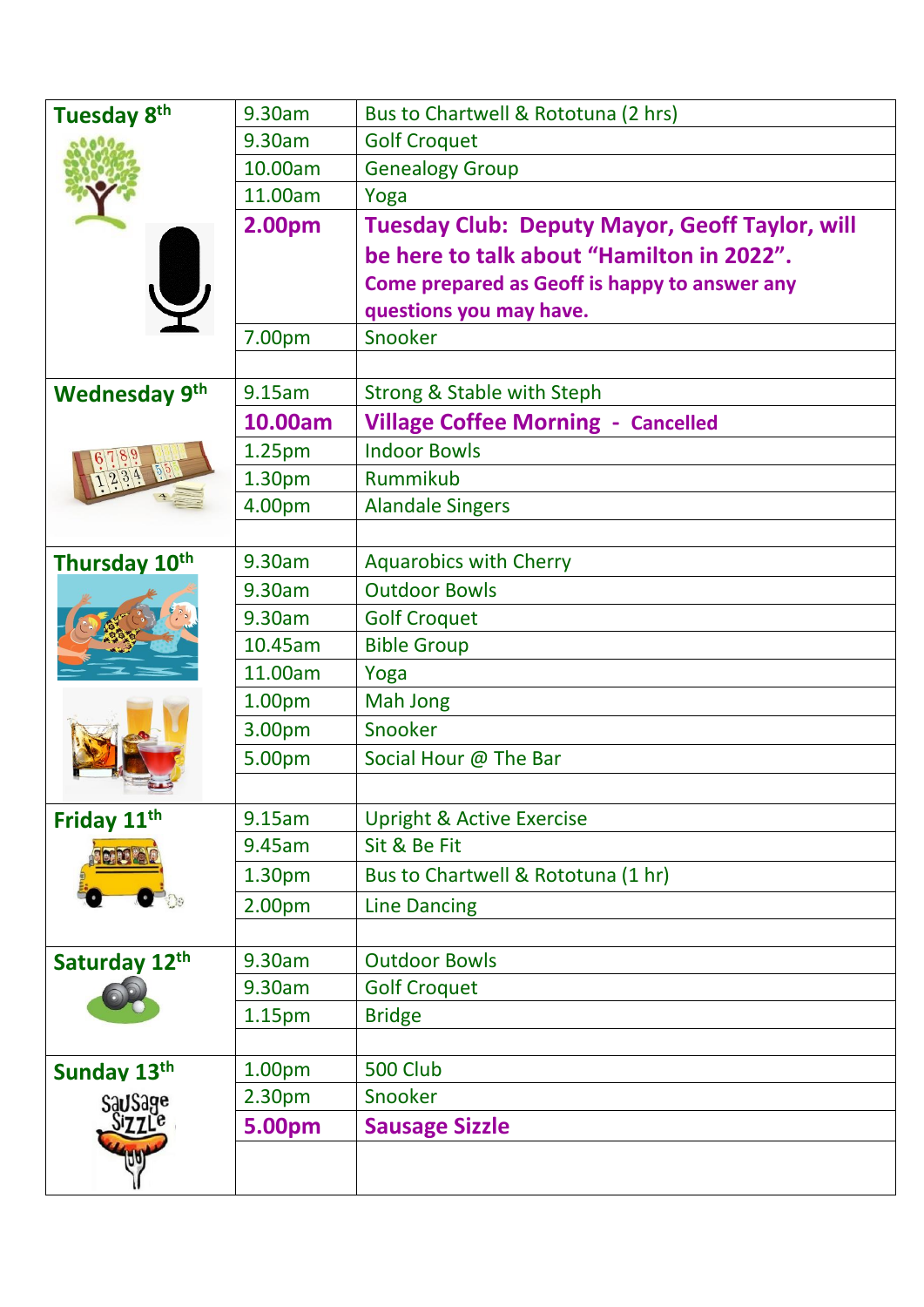| Monday 14th              | 9.00am             | <b>Podiatrist</b>                                    |
|--------------------------|--------------------|------------------------------------------------------|
|                          | 9.15am             | <b>Upright Active Exercise</b>                       |
|                          | 9.30am             | <b>Outdoor Bowls</b>                                 |
|                          | 9.45am             | Sit & Be Fit                                         |
| BOOK<br><i>ISCUSSION</i> | 10.00am            | <b>Book Discussion Group</b>                         |
|                          | 1.00pm             | Art & Craft Group                                    |
|                          | 1.25pm             | <b>Indoor Bowls</b>                                  |
| <b>ADMIT</b>             | 5.00pm             | Social Hour @ The Bar                                |
| ONE <sup>L</sup>         | <b>7.30pm</b>      | <b>Big Movie Night: "About a Boy"</b>                |
|                          |                    |                                                      |
| Tuesday 15th             | 9.30am             | Bus to Chartwell & Rototuna (2 hrs)                  |
|                          | 9.30am             | <b>Golf Croquet</b>                                  |
|                          | 11.00am            | Yoga                                                 |
|                          | 2.00pm             | Informal Book Group $-$ grab what you are reading, a |
|                          |                    | cuppa and join us in the Lounge                      |
|                          | 7.00pm             | Snooker                                              |
|                          |                    |                                                      |
| <b>Wednesday 16th</b>    | 9.15am             | <b>Strong &amp; Stable</b>                           |
|                          | 1.15pm             | <b>Indoor Bowls Tournament</b>                       |
|                          | 1.30pm             | Rummikub                                             |
|                          | 4.00pm             | <b>Alandale Singers</b>                              |
|                          |                    |                                                      |
| Thursday 17th            | 9.30am             | <b>Aquarobics with Cherry</b>                        |
|                          | 9.30am             | <b>Advisory Meeting</b>                              |
|                          | 9.30am             | <b>Outdoor Bowls</b>                                 |
|                          | 9.30am             | <b>Golf Croquet</b>                                  |
|                          | 10.45am            | <b>Bible Group</b>                                   |
|                          | 11.00am            | Yoga                                                 |
|                          | 1.00pm             | Mah Jong                                             |
|                          | 3.00pm             | Snooker                                              |
|                          | $4.30pm -$         | <b>Happy Hour @ The Bar</b>                          |
|                          | <b>6.00pm</b>      | **Join us for Complimentary Drinks & Nibbles**       |
|                          |                    |                                                      |
| Friday 18th              | 9.15am             | <b>Upright &amp; Active Exercise</b>                 |
|                          | 9.45am             | Sit & Be Fit                                         |
|                          | 1.30 <sub>pm</sub> | Bus to Chartwell & Rototuna (1 hr)                   |
|                          | 2.00 <sub>pm</sub> | <b>Line Dancing</b>                                  |
|                          |                    |                                                      |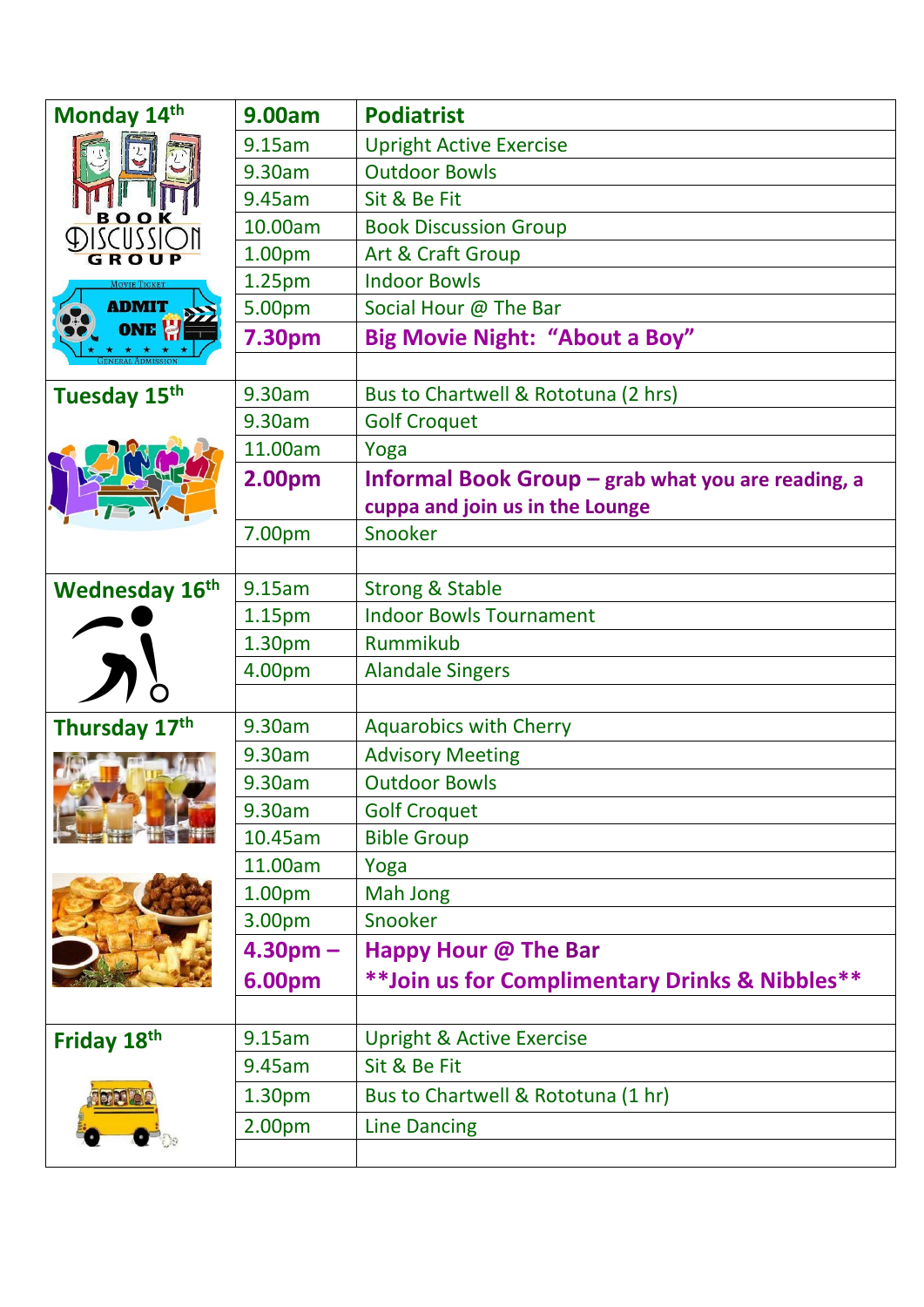| Saturday 19th         | 9.30am             | <b>Outdoor Bowls</b>                 |
|-----------------------|--------------------|--------------------------------------|
|                       | 9.30am             | <b>Golf Croquet</b>                  |
|                       | 1.15 <sub>pm</sub> | <b>Bridge</b>                        |
|                       |                    |                                      |
| Sunday 20th           | 1.00pm             | 500 Club                             |
|                       | 2.30pm             | Snooker                              |
|                       |                    |                                      |
| Monday 21st           | 9.15am             | <b>Upright Active Exercise</b>       |
|                       | 9.30am             | <b>Outdoor Bowls</b>                 |
|                       | 9.45am             | Sit & Be Fit                         |
|                       | 1.00pm             | Art & Craft Group                    |
|                       | 1.25pm             | <b>Indoor Bowls</b>                  |
|                       | 5.00pm             | Social Hour @ The Bar                |
| <b>AAAAAA</b>         |                    |                                      |
| Tuesday 22nd          | 9.30am             | Bus to Chartwell & Rototuna (2 hrs)  |
|                       | 9.30am             | <b>Golf Croquet</b>                  |
|                       | 11.00am            | Yoga                                 |
|                       | 7.00pm             | Snooker                              |
|                       |                    |                                      |
| <b>Wednesday 23rd</b> | 9.15am             | <b>Strong &amp; Stable</b>           |
|                       | 10.00am            | <b>Paper Craft Group</b>             |
|                       | 1.30pm             | Rummikub                             |
| Meeting<br>Reminder!  | 2.00pm             | <b>Residents' Meeting</b>            |
|                       | 4.00pm             | <b>Alandale Singers</b>              |
|                       |                    |                                      |
| Thursday 24th         | 9.30am             | <b>Aquarobics with Cherry</b>        |
|                       | 9.30am             | <b>Outdoor Bowls</b>                 |
|                       | 9.30am             | <b>Golf Croquet</b>                  |
|                       | 10.45am            | <b>Bible Group</b>                   |
|                       | 11.00am            | Yoga                                 |
|                       | 1.00pm             | Mah Jong                             |
|                       | 3.00pm             | Snooker                              |
|                       | 4.45pm             | Social Hour @ The Bar & Quiz Night   |
|                       |                    |                                      |
| Friday 25th           | 9.15am             | <b>Upright &amp; Active Exercise</b> |
|                       | 9.45am             | Sit & Be Fit                         |
|                       | 1.30pm             | Bus to Chartwell & Rototuna (1 hr)   |
|                       | 2.00pm             | <b>Line Dancing</b>                  |
|                       |                    |                                      |